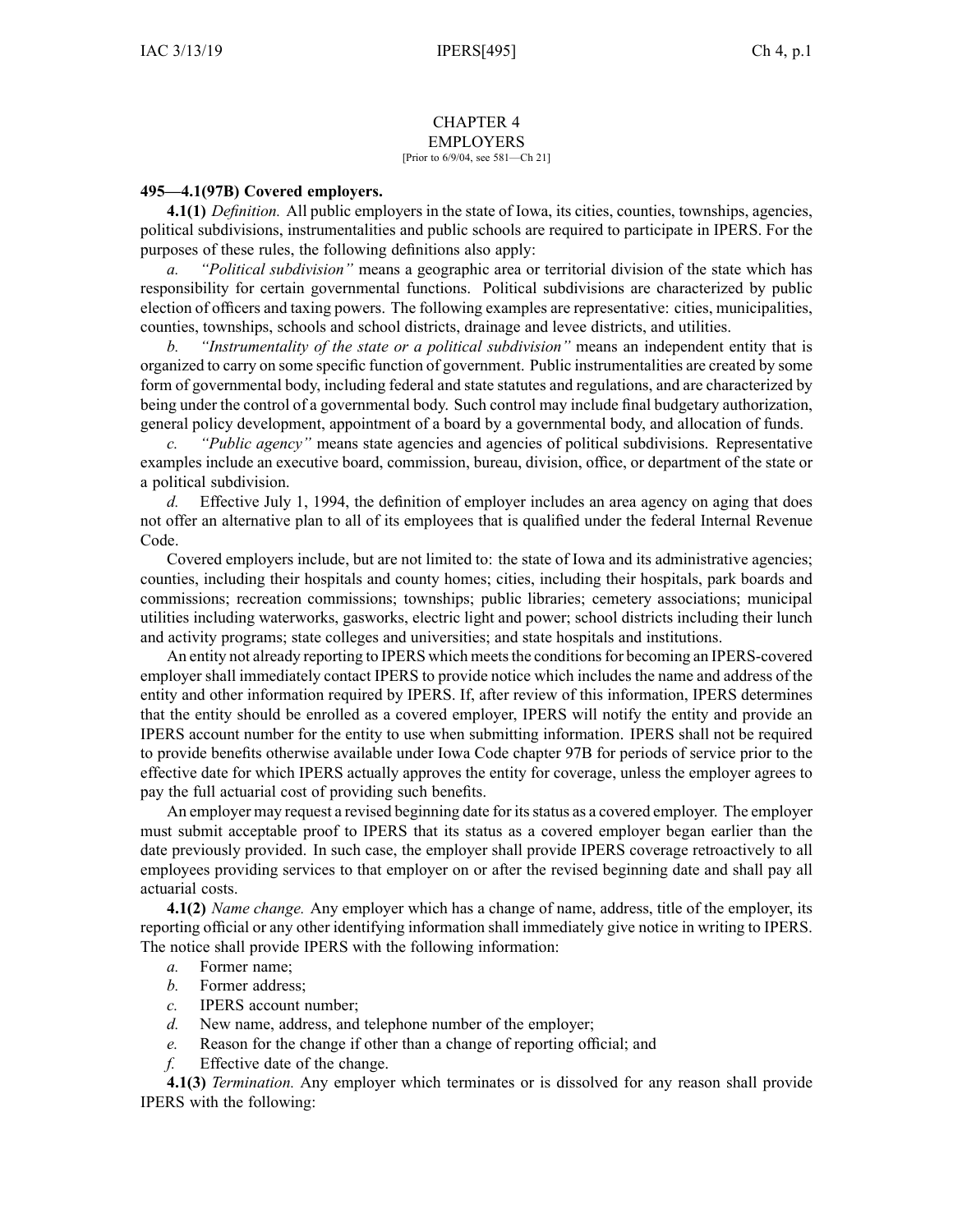- *a.* Complete name and address of the dissolved entity;
- *b.* Assigned IPERS account number;
- *c.* Last date on which wages were paid;
- *d.* Date on which the entity dissolved;
- *e.* Reason for the dissolution;
- *f.* Whether or not the entity expects to pay wages in the future;
- *g.* Whether the entity is being absorbed by another covered employer;
- *h.* Name and address of absorbing employer if applicable; and
- *i.* Name and address of employer that will retain the records of the dissolved entity.

**4.1(4)** *Reports of dissolved or absorbed employers.* An employer that has been dissolved or entirely absorbed by another employer is required to file <sup>a</sup> monthly repor<sup>t</sup> with IPERS through the effective date on which it was dissolved or absorbed. Any wages paid after this date are reported under the account number assigned to the new or successor employer, if any.

**4.1(5)** *IPERS account number.* Each employer is assigned an IPERS account number. This number should be used on all correspondence and reporting forms directed to IPERS.

**4.1(6)** *Patient advocates.* For patient advocates employed under Iowa Code section [229.19](https://www.legis.iowa.gov/docs/ico/section/229.19.pdf), the county or counties for which services are performed shall be treated as the covered employer(s) of such individuals, and each such employer is responsible for forwarding reports and for withholding and forwarding the applicable IPERS contributions on wages paid by each employer. [**ARC [3684C](https://www.legis.iowa.gov/docs/aco/arc/3684C.pdf)**, IAB 3/14/18, effective 4/18/18]

### **495—4.2(97B) Records to be kept by the employer.**

**4.2(1)** *General.* Each employer shall maintain records to show the information hereinafter indicated. Records shall be kept in the form and manner prescribed by IPERS. Records shall be open to inspection and may be copied by IPERS and its authorized representatives at any reasonable time.

**4.2(2)** *Required information.* Records shall show with respec<sup>t</sup> to each employee:

*a.* Employee's name, address, gender, and social security account number, and other demographic information that may be required;

*b.* Each date the employee was paid wages or other wage equivalent (e.g., room, board);

*c.* Total amount of wages paid on each date including noncash wage equivalents;

*d.* Total amount of wages including wage equivalents on which IPERS contributions are payable;

*e.* Amount withheld from wages or wage equivalents for the employee's share of IPERS contributions; and

*f.* Effective January 1, 1995, records will show, with respec<sup>t</sup> to each employee, member contributions picked up by the employer.

#### **4.2(3)** *Reports.*

*a.* Each employer shall make reports as IPERS may require and shall comply with the instructions provided by IPERS for the reports.

*b.* Effective July 1, 1991, employers must repor<sup>t</sup> all terminating employees to IPERS within seven working days following the employee's termination date. This repor<sup>t</sup> shall contain the employee's last-known mailing address and such other information as IPERS might require.

*c.* The Iowa department of administrative services and the Iowa department of corrections shall notify IPERS prior to adding additional job classifications to the protection occupation class. The notification shall include the effective date, names and social security numbers of the employees involved.

**4.2(4)** *Fees.* IPERS may assess to the employer <sup>a</sup> fee for administrative costs as described in subrule [4.3\(6\)](https://www.legis.iowa.gov/docs/iac/rule/495.4.3.pdf).

[**ARC [8601B](https://www.legis.iowa.gov/docs/aco/arc/8601B.pdf)**, IAB 3/10/10, effective 4/14/10; **ARC [2981C](https://www.legis.iowa.gov/docs/aco/arc/2981C.pdf)**, IAB 3/15/17, effective 4/19/17]

#### **495—4.3(97B) Wage reporting and payment of contributions by employers.**

**4.3(1)** *Payment of contributions.* For wages paid on or after July 1, 2008, all covered employers are required to pay contributions on <sup>a</sup> monthly basis. Upon enrollment as an IPERS-covered employer,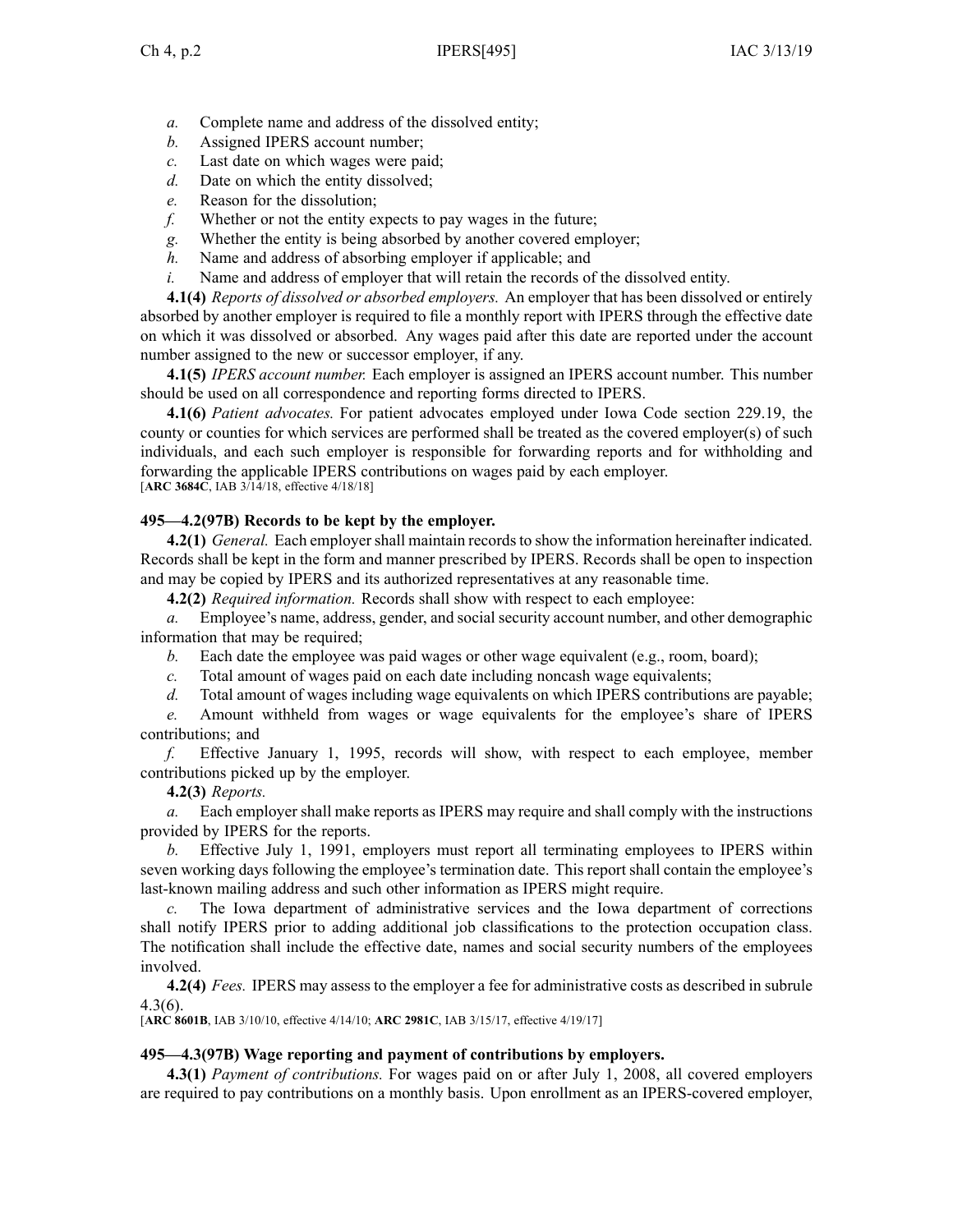the employer shall receive the appropriate forms and instructions from IPERS to submit contributions. IPERS will provide monthly statements to each employer.

IPERS accepts the paymen<sup>t</sup> of contributions through electronic funds transfer. Payments utilizing the electronic funds transfer system shall be made according to the procedure described in subrule [4.3\(3\)](https://www.legis.iowa.gov/docs/iac/rule/495.4.3.pdf).

IPERS accepts the paymen<sup>t</sup> of contributions using checks and remittance advice forms. Employers filing monthly employer remittance advice forms on paper for two or more employers shall attach the checks to each remittance form. Checks shall be made payable to the Iowa Public Employees' Retirement System and mailed with the employer remittance advice form to IPERS, P.O. Box 9117, Des Moines, Iowa 50306-9117. Effective August 1, 2008, such payments and reports shall be subject to <sup>a</sup> fee as described in subrule [4.3\(6\)](https://www.legis.iowa.gov/docs/iac/rule/495.4.3.pdf).

**4.3(2)** *Wage reports.* For wages paid on or after July 1, 2008, all IPERS-covered employers are required to file wage reports on <sup>a</sup> monthly basis. IPERS will provide the forms and instructions for wage reporting to employers. Each wage repor<sup>t</sup> must include the required information for all employees who earned reportable wages or wage equivalents under IPERS. The reports must be received by IPERS on or before the fifteenth day of the month following the month in which the wages were paid. If the fifteenth day falls on <sup>a</sup> weekend or state-observed holiday, the wage repor<sup>t</sup> is due on the next regularly scheduled business day.

Effective August 1, 2008, IPERS shall accep<sup>t</sup> wage reports electronically via IPERS' employer self-service Internet application or as <sup>a</sup> paper report. However, for those employers submitting reports other than via IPERS' employer self-service Internet application, IPERS shall charge <sup>a</sup> fee as described in subrule [4.3\(6\)](https://www.legis.iowa.gov/docs/iac/rule/495.4.3.pdf).

#### **4.3(3)** *Deadlines for paymen<sup>t</sup> of contributions.*

*a.* Contributions must be paid monthly and must be received by IPERS on or before the fifteenth day of the month following the month in which wages were paid. If the fifteenth day falls on <sup>a</sup> weekend or state-observed holiday, the contribution is due on the next regularly scheduled business day.

*b.* For employers paying contributions by electronic funds transfer, wage reports and contributions may be submitted at the same time.

**4.3(4)** *Request for time extension.* A reques<sup>t</sup> for an extension of time to file <sup>a</sup> wage repor<sup>t</sup> or pay <sup>a</sup> contribution may be granted by IPERS for good cause if <sup>a</sup> reques<sup>t</sup> is made before the due date, but no extension shall exceed 15 days beyond the due date. If an employer that has been granted an extension fails to submit the wage repor<sup>t</sup> or pay the contribution on or before the end of the extension period, the applicable interest and fees shall be charged and paid from the original due date as if no extension had been granted. If the fifteenth day falls on <sup>a</sup> weekend or state-observed holiday, the contribution or wage repor<sup>t</sup> is due on the next regularly scheduled business day.

To establish good cause for an extension of time to file <sup>a</sup> wage repor<sup>t</sup> or pay contributions, the employer must show that the delinquency was not due to mere negligence, carelessness or inattention. The employer must affirmatively show that it did not file the wage repor<sup>t</sup> or timely pay <sup>a</sup> contribution because of some occurrence beyond the control of the employer.

**4.3(5)** *No reportable wages.* When an employer has no reportable wages during the applicable reporting period, the wage reporting document shall be filed according to subrule [4.3\(2\)](https://www.legis.iowa.gov/docs/iac/rule/495.4.3.pdf). Even if there are no reportable wages, the employer's account is considered delinquent for the reporting period and is subject to <sup>a</sup> fee until the repor<sup>t</sup> is filed. However, if the employer has notified IPERS on or before the due date that there are no wages to report, IPERS will adjust the due date, and no fee will be charged.

**4.3(6)** *Fees for noncompliance.* IPERS is authorized to impose reasonable fees on employers that do not file wage reports through the IPERS' employer self-service Internet application as described in subrule [4.3\(2\)](https://www.legis.iowa.gov/docs/iac/rule/495.4.3.pdf), that fail to timely file accurate wage reports, or that fail to pay contributions when due pursuan<sup>t</sup> to subrule [4.3\(3\)](https://www.legis.iowa.gov/docs/iac/rule/495.4.3.pdf).

For submissions filed on or after August 1, 2008, IPERS shall charge employers <sup>a</sup> processing fee of \$20 plus 25 cents per employee for late submissions and manual processing of wage reports by IPERS. Employers that are late or that do not use IPERS' employer self-service Internet application may be charged both fees. In addition, if <sup>a</sup> fee for noncompliance is not paid by the fifteenth day of the month after the fee is assessed, the fee will accrue interest daily at the interest rate provided in Iowa Code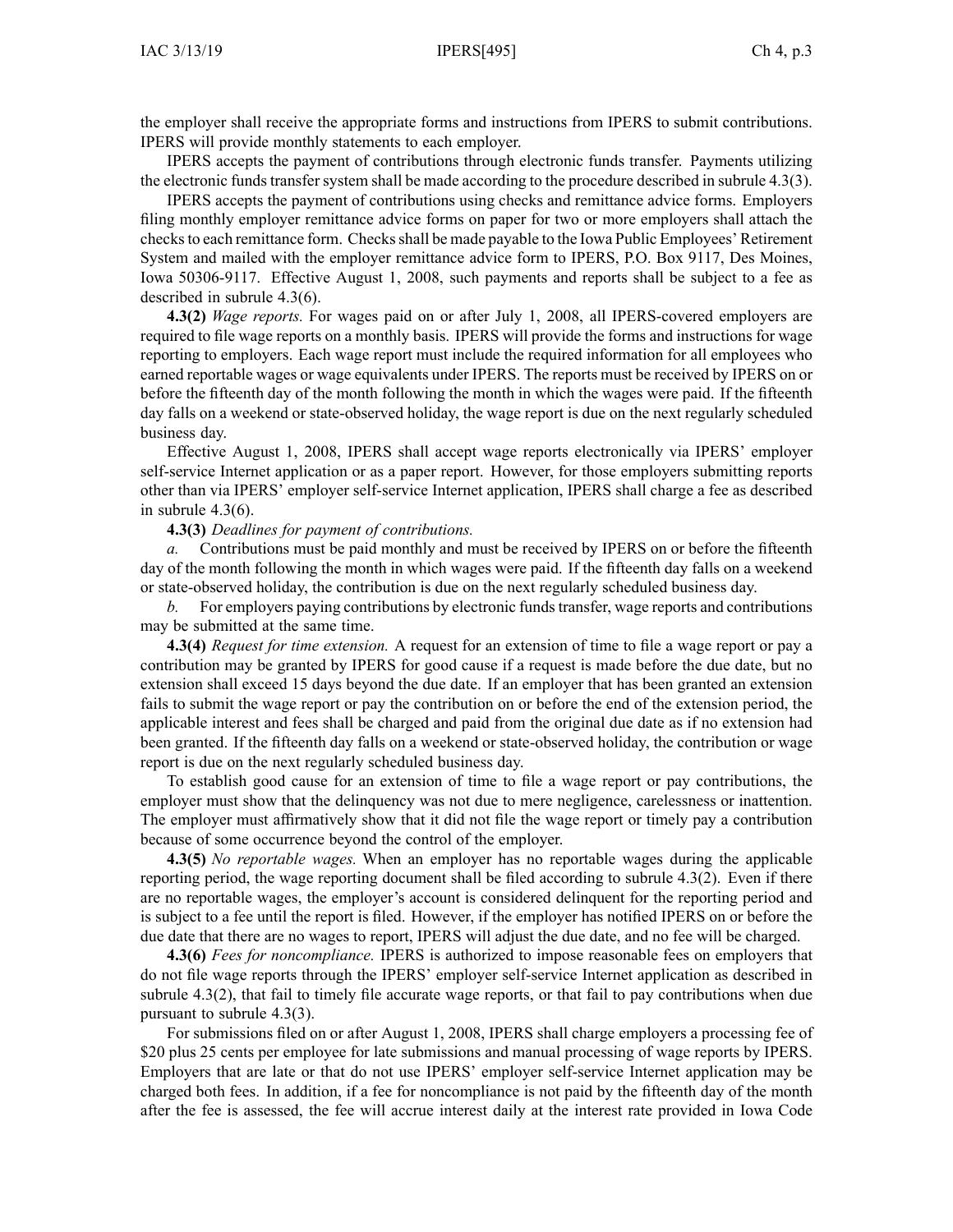sections 97B.9 and [97B.70](https://www.legis.iowa.gov/docs/ico/section/97B.70.pdf). No fee will be charged on late contributions received as <sup>a</sup> result of <sup>a</sup> wage adjustment, but interest on the amount due will be charged until paid in full.

If the due date for <sup>a</sup> fee falls on <sup>a</sup> weekend or state-observed holiday, the due date shall be the next regularly scheduled business day.

**4.3(7)** *Erroneously reported wages for employees not covered under IPERS.* Employers that erroneously repor<sup>t</sup> wages for employees who are not eligible for coverage under IPERS may file an IPERS wage reporting adjustment form. IPERS shall return <sup>a</sup> warrant or issue <sup>a</sup> credit for both the employer and employee contributions made in error. The employer is responsible for returning the employees' share and for filing corrected federal and state wage reporting forms. Adjustments in such cases will be reported on the employer's monthly statement. Under no circumstance shall the employer adjust these wages by underreporting wages on <sup>a</sup> future periodic wage reporting document. Wages shall never be reported as <sup>a</sup> negative amount. An employer that completes the employer portion of an employee's reques<sup>t</sup> for <sup>a</sup> refund on an IPERS refund application form will not be permitted to file <sup>a</sup> periodic wage reporting adjustment form for that employee for the same time period. No fee will be assessed to employers that correct information as provided under this subrule.

**4.3(8)** *Contributions paid on wages in excess of the annual covered wage maximum.* For wages paid on or after July 1, 2008, whenever IPERS determines that an employee's wages will exceed the annual maximum established under Section  $401(a)(17)(A)$  and the cost-of-living adjustments to that maximum permitted under Section 401(a)(17)(B) of the Internal Revenue Code during <sup>a</sup> given month, IPERS shall notify the applicable employer and shall return the related excess contributions. IPERS will detail on the monthly repor<sup>t</sup> those employees for whom wages were reported in excess of the covered wage ceiling. The employer is responsible for returning the employee's share of excess contributions and making the applicable tax corrections.

**4.3(9)** *Termination within less than six months of the date of employment.* If an employee hired for permanen<sup>t</sup> employment terminates within six months of the date of employment, the employer may file an IPERS form for reporting adjustments to receive <sup>a</sup> warrant or <sup>a</sup> credit, as elected by the employer, for both the employer's and employee's portions of the contributions. It is the responsibility of the employer to return the employee's share. "Termination within less than six months of the date of employment" means employment is terminated prior to the day before the employee's six-month anniversary date. For example, an employee hired on February 10 whose last day is August 8 would be treated as having resigned within less than six months. An employee hired on February 10 whose last day is August 9 (the day before the six-month anniversary date, August 10) would be treated as having worked six months and would be eligible for <sup>a</sup> refund.

**4.3(10)** *Reinstatement following an employment dispute.* Employees who are reinstated following an employment dispute may restore membership service credit as described in [495—9.5](https://www.legis.iowa.gov/docs/iac/rule/495.9.5.pdf)(97B). [**ARC [9397B](https://www.legis.iowa.gov/docs/aco/arc/9397B.pdf)**, IAB 2/23/11, effective 3/30/11; **ARC [2981C](https://www.legis.iowa.gov/docs/aco/arc/2981C.pdf)**, IAB 3/15/17, effective 4/19/17; **ARC [3684C](https://www.legis.iowa.gov/docs/aco/arc/3684C.pdf)**, IAB 3/14/18, effective 4/18/18]

**495—4.4(97B) Accrual of interest and application of employer payments.** Interest or charges as provided under Iowa Code section [97B.9](https://www.legis.iowa.gov/docs/ico/section/97B.9.pdf) shall accrue on all employer payments not received by IPERS by the due date, excep<sup>t</sup> that interest or charges may be waived by IPERS if the employer requests an extension of time under subrule [4.3\(4\)](https://www.legis.iowa.gov/docs/iac/rule/495.4.3.pdf) prior to the due date. Effective August 1, 2008, employers that remit late contributions shall be charged <sup>a</sup> minimum of \$20 or interest at the rate provided in Iowa Code section [97B.70](https://www.legis.iowa.gov/docs/ico/section/97B.70.pdf), whichever is greater. No fee will be charged on late contributions received as <sup>a</sup> result of <sup>a</sup> wage adjustment, but interest on the amount due will be charged until paid in full. Payments received from employers having unpaid account balances shall first be applied to the oldest outstanding balance.

**495—4.5(97B) Credit memos voided.** Rescinded IAB [3/26/08](https://www.legis.iowa.gov/docs/aco/bulletin/03-26-2008.pdf), effective 4/30/08.

**495—4.6(97B) Contribution rates.** The following contribution rate schedule, payable on the covered wage of the member, is determined by the position or classification and the occupation class code of the member.

**4.6(1)** Contribution rates for regular class members.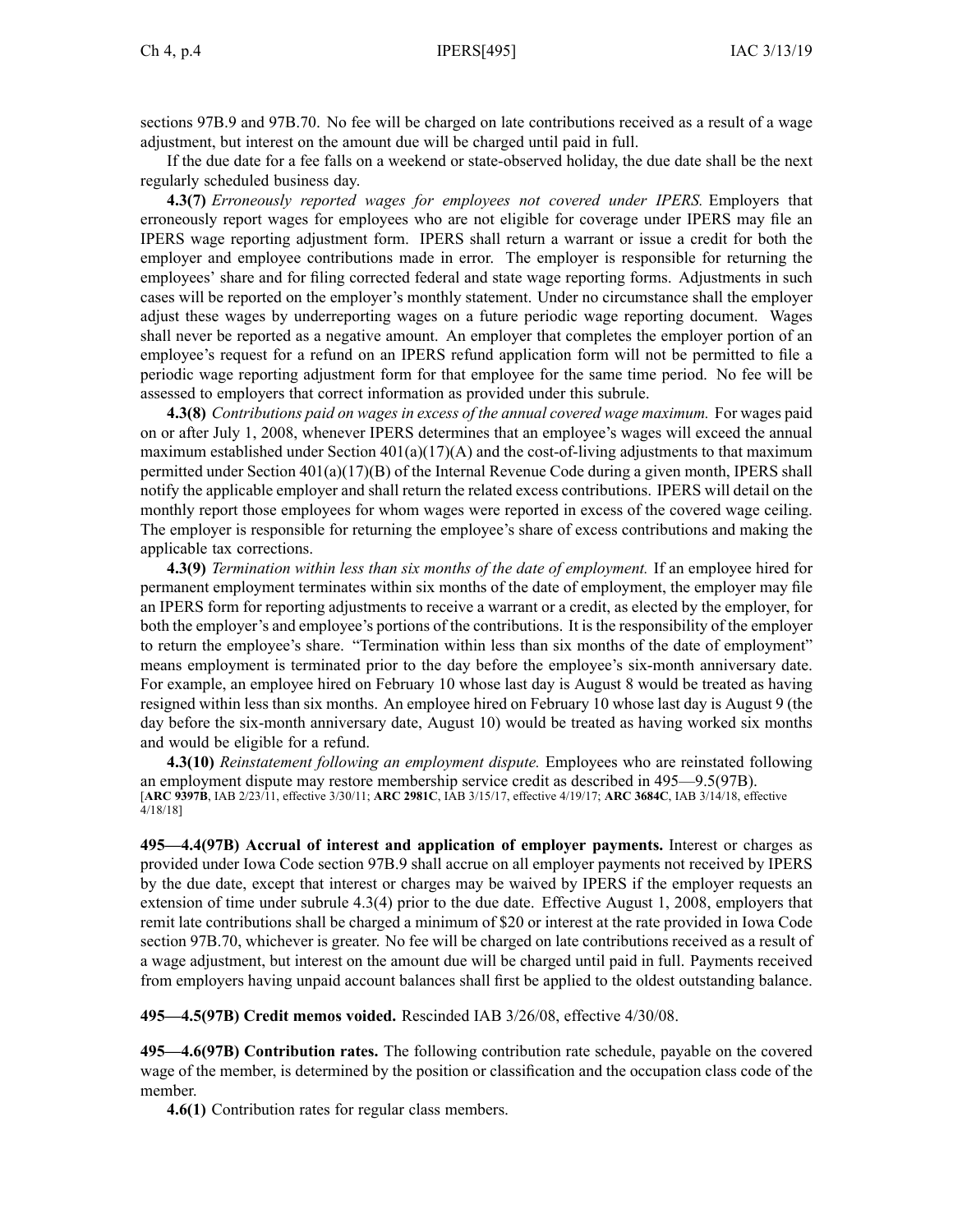|               | Effective<br>July 1, 2007 | Effective<br>July 1, 2008 | Effective<br>July 1, 2009 | Effective<br>July 1, 2010 | Effective<br>July 1, 2011 |
|---------------|---------------------------|---------------------------|---------------------------|---------------------------|---------------------------|
| Combined rate | 9.95%                     | 10.45%                    | 10.95%                    | 11.45%                    | 13.45%                    |
| Employer      | $6.05\%$                  | $6.35\%$                  | 6.65%                     | 6.95%                     | 8.07%                     |
| Employee      | 3.90%                     | 4.10%                     | 4.30%                     | 4.50%                     | 5.38%                     |

*a.* The following contribution rates were established by the Iowa legislature for all regular class members for the indicated periods:

*b.* Effective July 1, 2012, and every year thereafter, the contribution rates for regular members shall be publicly declared by IPERS staff no later than the preceding December as determined by the annual valuation of the preceding fiscal year. The public declaration of contribution rates will be followed by rule making that will include <sup>a</sup> notice and comment period and that will become effective July 1 of the next fiscal year. Contribution rates for regular members are as follows.

|               | Effective<br>July 1, 2015 | Effective<br>July 1, 2016 | Effective<br>July 1, 2017 | Effective<br>July 1, 2018 | Effective<br>July 1, 2019 |
|---------------|---------------------------|---------------------------|---------------------------|---------------------------|---------------------------|
| Combined rate | 14.88%                    | 14.88%                    | 14.88%                    | 15.73%                    | 15.73%                    |
| Employer      | 8.93%                     | 8.93%                     | 8.93%                     | 9.44%                     | 9.44%                     |
| Employee      | 5.95%                     | 5.95%                     | 5.95%                     | $6.29\%$                  | $6.29\%$                  |

**4.6(2)** Contribution rates for sheriffs and deputy sheriffs are as follows.

|               | Effective<br>July 1, 2015 | Effective<br>July 1, 2016 | Effective<br>July 1, 2017 | Effective<br>July 1, 2018 | Effective<br>July 1, 2019 |
|---------------|---------------------------|---------------------------|---------------------------|---------------------------|---------------------------|
| Combined rate | 19.76%                    | 19.26%                    | 18.76%                    | 19.52%                    | 19.02%                    |
| Employer      | 9.88%                     | $9.63\%$                  | 9.38%                     | 9.76%                     | 9.51%                     |
| Employee      | 9.88%                     | 9.63%                     | 9.38%                     | 9.76%                     | 9.51%                     |

**4.6(3)** Contribution rates for protection occupations are as follows.

|               | Effective<br>July 1, 2015 | Effective<br>July 1, 2016 | Effective<br>July 1, 2017 | Effective<br>July 1, 2018 | Effective<br>July 1, 2019 |
|---------------|---------------------------|---------------------------|---------------------------|---------------------------|---------------------------|
| Combined rate | 16.40%                    | 16.40%                    | 16.40%                    | 17.02%                    | 16.52%                    |
| Employer      | 9.84%                     | 9.84%                     | 9.84%                     | 10.21%                    | 9.91%                     |
| Employee      | 6.56%                     | 6.56%                     | 6.56%                     | 6.81%                     | 6.61%                     |

**4.6(4)** Members employed in <sup>a</sup> "protection occupation" shall include:

*a.* Conservation peace officers. Effective July 1, 2002, all conservation peace officers, state and county, as described in Iowa Code sections [350.5](https://www.legis.iowa.gov/docs/ico/section/350.5.pdf) and [456A.13](https://www.legis.iowa.gov/docs/ico/section/456A.13.pdf).

*b.* Effective July 1, 1994, <sup>a</sup> marshal in <sup>a</sup> city not covered under Iowa Code chapter [400](https://www.legis.iowa.gov/docs/ico/chapter/400.pdf) or <sup>a</sup> firefighter or police officer of <sup>a</sup> city not participating under Iowa Code chapter [410](https://www.legis.iowa.gov/docs/ico/chapter/410.pdf) or [411](https://www.legis.iowa.gov/docs/ico/chapter/411.pdf). (See employee classifications in rule [495—5.1\(97B\)](https://www.legis.iowa.gov/docs/iac/rule/495.5.1.pdf).) Effective January 1, 1995, part-time police officers shall be included.

*c.* Correctional officers as provided for in Iowa Code section [97B.49B](https://www.legis.iowa.gov/docs/ico/section/97B.49B.pdf). Employees who, prior to December 22, 1989, were in <sup>a</sup> "correctional officer" position but whose position is found to no longer meet this definition on or after that date shall retain coverage, but only for as long as the employee is in that position or another "correctional officer" position that meets this definition. Movement to <sup>a</sup> position that does not meet this definition shall cancel "protection occupation" coverage.

*d.* Airport firefighters employed by the military division of the department of public defense (airport firefighters). Effective July 1, 2004, airport firefighters become par<sup>t</sup> of and shall make the same contributions as the other members covered under Iowa Code section [97B.49B](https://www.legis.iowa.gov/docs/ico/section/97B.49B.pdf). From July 1, 1994, through June 30, 2004, airport firefighters were grouped with and made the same contributions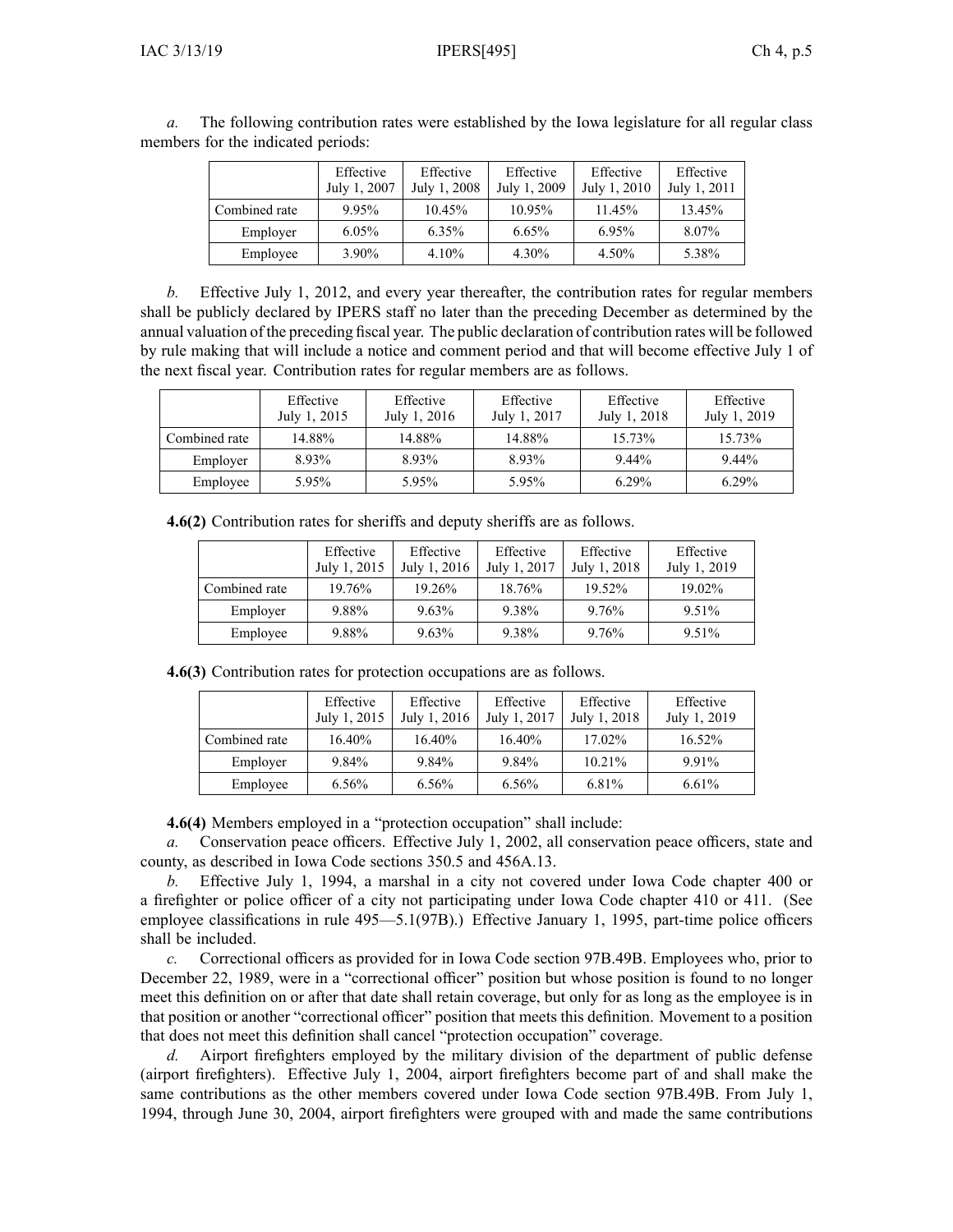as sheriffs and deputy sheriffs. From July 1, 1988, through June 30, 1994, airport firefighters were grouped with and made the same contributions as the other members covered under Iowa Code section [97B.49B](https://www.legis.iowa.gov/docs/ico/section/97B.49B.pdf). From July 1, 1986, through June 30, 1988, airport firefighters were <sup>a</sup> separate protection occupation group and made contributions at <sup>a</sup> rate calculated for members of that group. Prior to July 1, 1986, airport firefighters were grouped with regular members and made the same contributions as regular members.

Notwithstanding the foregoing, all airport firefighter service prior to July 1, 2004, shall be coded by IPERS as sheriff/deputy sheriff/airport firefighter service, and all airport firefighter service after June 30, 2004, shall be coded by IPERS as protection occupation service. This coding, however, shall not supersede provisions of this title that require members to make contributions at higher rates in order to receive certain benefits, such as in the hybrid formula pursuan<sup>t</sup> to [495—12.4](https://www.legis.iowa.gov/docs/iac/rule/495.12.4.pdf)(97B).

*e.* Airport safety officers employed under Iowa Code chapter [400](https://www.legis.iowa.gov/docs/ico/chapter/400.pdf) by an airport commission in <sup>a</sup> city with <sup>a</sup> population of 100,000 or more, and employees covered by the Iowa Code chapter [8A](https://www.legis.iowa.gov/docs/ico/chapter/8A.pdf) merit system whose primary duties are providing airport security and who carry or are licensed to carry firearms while performing those duties.

*f.* Effective July 1, 1990, an employee of the state department of transportation who is designated as <sup>a</sup> "peace officer" by resolution under Iowa Code section [321.477](https://www.legis.iowa.gov/docs/ico/section/321.477.pdf).

*g.* Effective July 1, 1992, <sup>a</sup> fire prevention inspector peace officer employed by the department of public safety. Effective July 1, 1994, <sup>a</sup> fire prevention inspector peace officer employed before that date who does not elect coverage under Iowa Code chapter [97A](https://www.legis.iowa.gov/docs/ico/chapter/97A.pdf) in lieu of IPERS.

*h.* Effective July 1, 1994, through June 30, 1998, <sup>a</sup> parole officer III with <sup>a</sup> judicial district department of correctional services.

*i.* Effective July 1, 1994, through June 30, 1998, <sup>a</sup> probation officer III with <sup>a</sup> judicial district department of correctional services.

*j.* Effective July 1, 2008, county jailers and detention officers working as jailers.

*k.* Effective July 1, 2008, National Guard installation security officers.

*l.* Effective July 1, 2008, emergency medical care providers.

*m.* Effective July 1, 2008, special investigators who are employed by county attorneys.

*n.* Effective July 1, 2014, an employee of the insurance division of the department of commerce who as <sup>a</sup> condition of employment is required to be certified by the Iowa law enforcement academy and who is required to perform the duties of a peace officer as provided in Iowa Code section [507E.8](https://www.legis.iowa.gov/docs/ico/section/507E.8.pdf).

*o.* Effective July 1, 2014, an employee of <sup>a</sup> judicial district department of correctional services whose condition of employment requires the employee to be certified by the Iowa law enforcement academy and who is required to perform the duties of <sup>a</sup> parole officer as provided in Iowa Code section [906.2](https://www.legis.iowa.gov/docs/ico/section/906.2.pdf).

*p.* Effective July 1, 2016, <sup>a</sup> peace officer employed by an institution under the control of the state board of regents whose position requires law enforcement certification pursuan<sup>t</sup> to Iowa Code section [262.13](https://www.legis.iowa.gov/docs/ico/section/2017/262.13.pdf).

*q.* Effective July 1, 2016, <sup>a</sup> person employed by the department of human services as <sup>a</sup> psychiatric security specialist at <sup>a</sup> civil commitment unit for sexually violent offenders facility.

**4.6(5)** Service reclassification.

*Prior to July 1, 2006, except as otherwise indicated in the implementing legislation or these* rules, for <sup>a</sup> member whose prior regular service position is reclassified by the legislature as <sup>a</sup> special service position, all prior service by the member in such regular service position shall be coded by IPERS staff as special service if certified by the employer as constituting special service under current law. No additional contributions shall be required by regular service reclassified as special service under this paragraph.

*b.* Effective July 1, 2006, for <sup>a</sup> member whose prior regular service position is reclassified by the legislature as <sup>a</sup> special service position, all prior service by the member in such regular service position shall continue to be coded by IPERS staff as regular service unless the legislature specifically provides in its legislation for paymen<sup>t</sup> of the related actuarial costs of such reclassified service as required under Iowa Code section [97B.65](https://www.legis.iowa.gov/docs/ico/section/97B.65.pdf).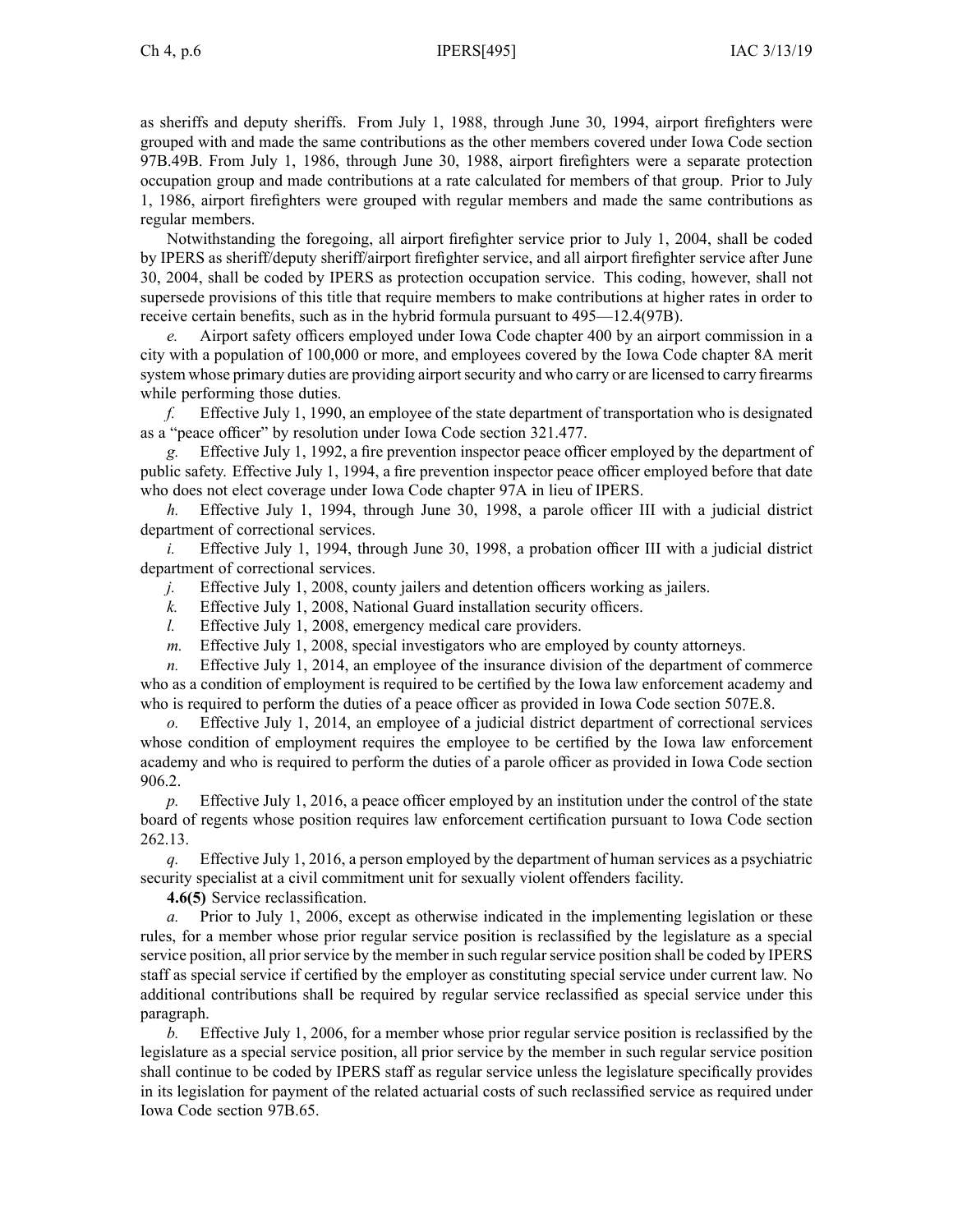**4.6(6)** Effective July 1, 2006, in the determination of <sup>a</sup> sheriff's or deputy sheriff's eligibility for benefits and the amount of such benefits under Iowa Code section [97B.49C](https://www.legis.iowa.gov/docs/ico/section/97B.49C.pdf), all protection occupation service credits for that member shall count toward the total years of eligible service as <sup>a</sup> sheriff or deputy sheriff. However, this subrule shall not be construed to alter the statutory requirement that <sup>a</sup> sheriff or deputy sheriff must be employed as <sup>a</sup> sheriff or deputy sheriff at termination of covered employment in order to qualify for benefits under Iowa Code section [97B.49C](https://www.legis.iowa.gov/docs/ico/section/97B.49C.pdf).

**4.6(7)** Pretax.

*a.* Effective January 1, 1995, employers must pay member contributions on <sup>a</sup> pretax basis for federal income tax purposes only. Such contributions are considered employer contributions for federal income tax purposes and employee contributions for all other purposes. Employers must reduce the member's salary reportable for federal income tax purposes by the amount of the member's contribution.

*b.* Salaries reportable for purposes other than federal income tax will not be reduced, including for IPERS, FICA, and, through December 31, 1998, state income tax purposes.

*c.* Effective January 1, 1999, employers must pay member contributions on <sup>a</sup> pretax basis for both federal and state income tax purposes.

[**ARC [7591B](https://www.legis.iowa.gov/docs/aco/arc/7591B.pdf)**, IAB 2/25/09, effective 7/1/09; **ARC [7759B](https://www.legis.iowa.gov/docs/aco/arc/7759B.pdf)**, IAB 5/6/09, effective 4/17/09; **ARC [7916B](https://www.legis.iowa.gov/docs/aco/arc/7916B.pdf)**, IAB 7/1/09, effective 8/5/09; **ARC [8601B](https://www.legis.iowa.gov/docs/aco/arc/8601B.pdf)**, IAB 3/10/10, effective 4/14/10; **ARC [9397B](https://www.legis.iowa.gov/docs/aco/arc/9397B.pdf)**, IAB 2/23/11, effective 3/30/11; **ARC [0017C](https://www.legis.iowa.gov/docs/aco/arc/0017C.pdf)**, IAB 2/22/12, effective 3/28/12; **ARC [0662C](https://www.legis.iowa.gov/docs/aco/arc/0662C.pdf)**, IAB 4/3/13, effective 5/8/13; **ARC [1348C](https://www.legis.iowa.gov/docs/aco/arc/1348C.pdf)**, IAB 2/19/14, effective 3/26/14; **ARC [1887C](https://www.legis.iowa.gov/docs/aco/arc/1887C.pdf)**, IAB 2/18/15, effective 3/25/15; **ARC [2402C](https://www.legis.iowa.gov/docs/aco/arc/2402C.pdf)**, IAB 2/17/16, effective 3/23/16; **ARC [2981C](https://www.legis.iowa.gov/docs/aco/arc/2981C.pdf)**, IAB 3/15/17, effective 4/19/17; **ARC [3684C](https://www.legis.iowa.gov/docs/aco/arc/3684C.pdf)**, IAB 3/14/18, effective 4/18/18; **ARC [4337C](https://www.legis.iowa.gov/docs/aco/arc/4337C.pdf)**, IAB 3/13/19, effective 4/17/19]

**495—4.7(97B) Employee information to be provided by covered employers.** Covered employers are required to enroll new employees prior to reporting wages for the new employees using IPERS' employerself-service Internet application. Enrollment information shall include, but is not limited to, the following: member's name, social security number, date of birth, date of hire, occupation code, gender, mailing address, and employer identification number. When an employee terminates employment with <sup>a</sup> covered employer, the employer shall provide the termination date and the date of the employee's final paycheck.

[**ARC [2981C](https://www.legis.iowa.gov/docs/aco/arc/2981C.pdf)**, IAB 3/15/17, effective 4/19/17]

## **495—4.8(97B) Additional employer contributions from employer-mandated reduction in hours or by the exercise of bumping rights to avoid <sup>a</sup> layoff.** Rescinded **ARC 2981C**, IAB [3/15/17](https://www.legis.iowa.gov/docs/aco/bulletin/03-15-2017.pdf), effective 4/19/17.

These rules are intended to implement Iowa Code sections [97B.4](https://www.legis.iowa.gov/docs/ico/section/97B.4.pdf), [97B.9](https://www.legis.iowa.gov/docs/ico/section/97B.9.pdf), [97B.14](https://www.legis.iowa.gov/docs/ico/section/97B.14.pdf), [97B.14A](https://www.legis.iowa.gov/docs/ico/section/97B.14A.pdf), [97B.38](https://www.legis.iowa.gov/docs/ico/section/97B.38.pdf), 97B.49A to [97B.49I](https://www.legis.iowa.gov/docs/ico/section/97B.49A-49I.pdf), [97B.65](https://www.legis.iowa.gov/docs/ico/section/97B.65.pdf) and [97B.70](https://www.legis.iowa.gov/docs/ico/section/97B.70.pdf) and 2009 Iowa Acts, chapter 170, section 51, as amended by 2010 Iowa Acts, House File 2518, sections 36 and 41.

[Filed 5/21/04, Notice 4/14/04—published 6/9/04, effective 7/14/04] [Filed emergency 6/4/04—published 6/23/04, effective 7/1/04] [Filed 7/30/04, Notice 6/23/04—published 8/18/04, effective 9/22/04] [Filed 11/5/04, Notice 9/15/04—published 11/24/04, effective 12/29/04] [Filed 5/6/05, Notice 3/30/05—published 5/25/05, effective 7/1/05] [Filed 12/1/05, Notice 10/26/05—published 12/21/05, effective 1/25/06] [Filed 4/7/06, Notice 3/1/06—published 4/26/06, effective 5/31/06] [Filed 11/3/06, Notice 9/27/06—published 11/22/06, effective 12/27/06] [Filed 5/3/07, Notice 3/28/07—published 5/23/07, effective 6/27/07] [Filed 3/7/08, Notice 1/2/08—published 3/26/08, effective 4/30/08] [Filed emergency 6/25/08—published 7/16/08, effective 6/25/08] [Filed 8/20/08, Notice 7/16/08—published 9/10/08, effective 10/15/08] [Filed ARC [7591B](https://www.legis.iowa.gov/docs/aco/arc/7591B.pdf) ([Notice](https://www.legis.iowa.gov/docs/aco/arc/7453B.pdf) ARC 7453B, IAB 12/31/08), IAB 2/25/09, effective 7/1/09] [Filed [Emergency](https://www.legis.iowa.gov/docs/aco/arc/7759B.pdf) ARC 7759B, IAB 5/6/09, effective 4/17/09] [\[Filed](https://www.legis.iowa.gov/docs/aco/arc/7916B.pdf) ARC 7916B ([Notice](https://www.legis.iowa.gov/docs/aco/arc/7760B.pdf) ARC 7760B, IAB 5/6/09), IAB 7/1/09, effective 8/5/09] [[Filed](https://www.legis.iowa.gov/docs/aco/arc/8601B.pdf) ARC 8601B ([Notice](https://www.legis.iowa.gov/docs/aco/arc/8477B.pdf) ARC 8477B, IAB 1/13/10), IAB 3/10/10, effective 4/14/10] [Filed [Emergency](https://www.legis.iowa.gov/docs/aco/arc/8929B.pdf) ARC 8929B, IAB 7/14/10, effective 6/21/10] [Filed ARC [9068B](https://www.legis.iowa.gov/docs/aco/arc/9068B.pdf) ([Notice](https://www.legis.iowa.gov/docs/aco/arc/8928B.pdf) ARC 8928B, IAB 7/14/10), IAB 9/8/10, effective 10/13/10]